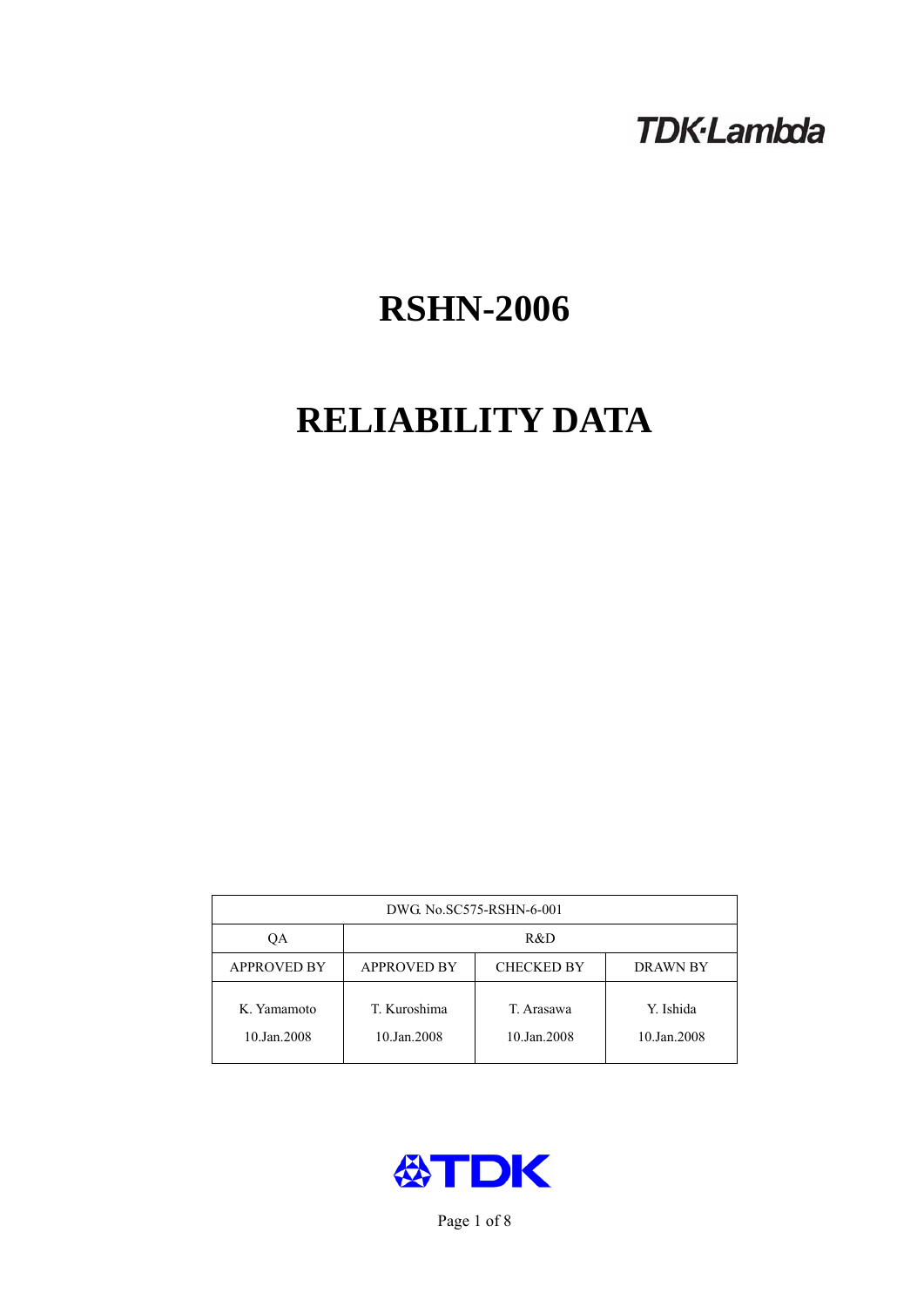#### **RSHN-2006**

# **I N D E X**

|                                     | Page   |
|-------------------------------------|--------|
| 1. Calculated Values of MTBF        | Page-3 |
| 2. Vibration Test                   | Page-4 |
| 3. Heat Cycle Test                  | Page-5 |
| 4. Humidity Test                    | Page-6 |
| 5. High Temperature Resistance Test | Page-7 |
| 6. Low Temperature Storage Test     | Page-8 |

The following data are typical values. As all units have nearly the same characteristics, the data to be considered as ability values.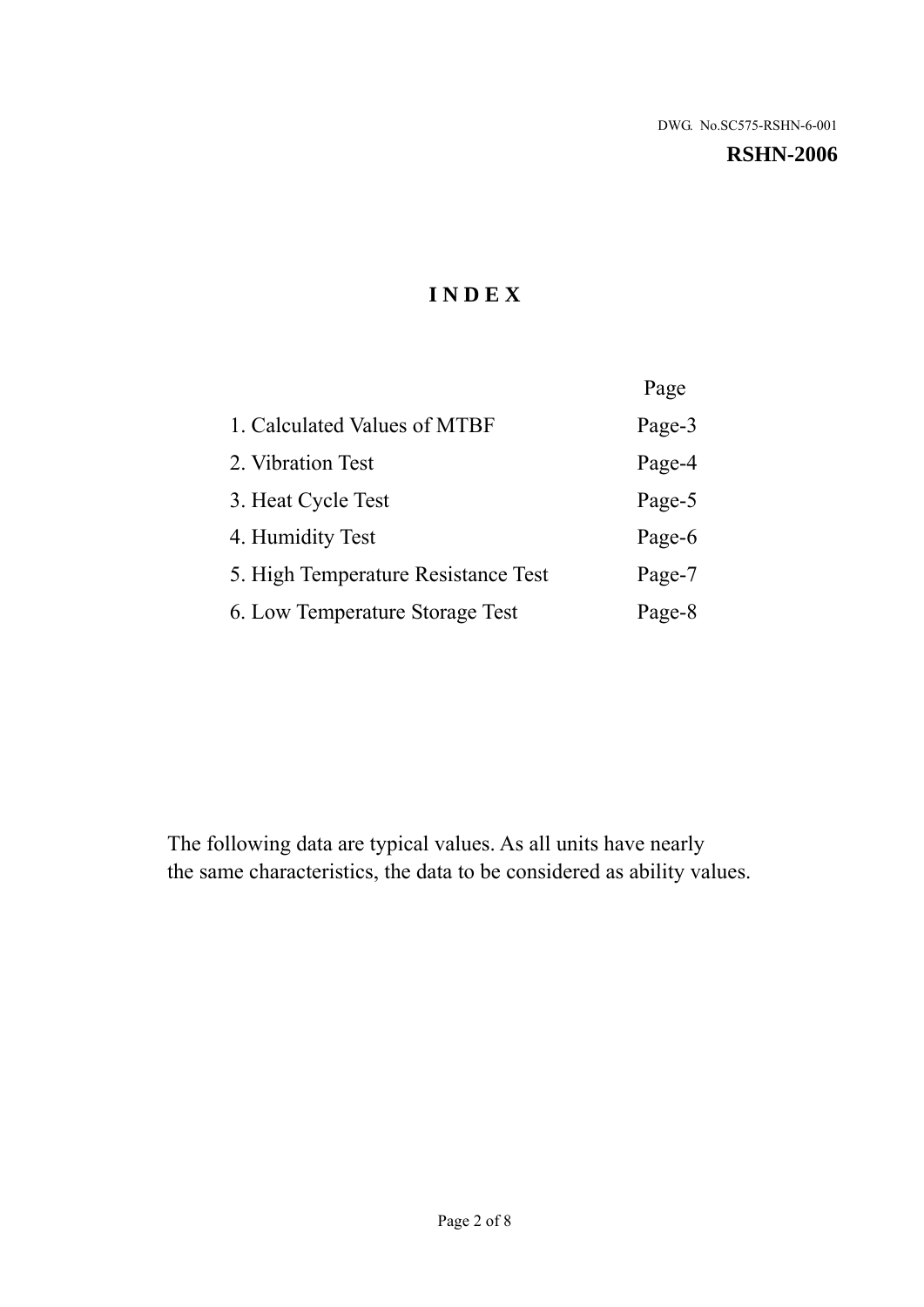#### **RSHN-2006**

1. Calculated values of MTBF

MODEL : RSHN-2006

(1) Calculating Method

 Calculated based on parts stress reliability projection of MIL-HDBK-217F NOTICE2.

Individual failure rates  $\lambda$  G is given to each part and MTBF is calculated by the count of each part.

$$
MTBF = \frac{1}{\lambda_{\text{equip}}} = \frac{1}{\sum_{i=1}^{n} N_i (\lambda_G \pi_Q)_i} \times 10^6 \text{ (hours)}
$$

| $\lambda$ equip | : Total equipment failure rate (Failure $/ 10^6$ Hours)                   |
|-----------------|---------------------------------------------------------------------------|
| $\lambda$ G     | : Generic failure rate for the $\hbar$ generic part                       |
|                 | (Failure/ $10^6$ Hours)                                                   |
| Ni              | : Quantity of <i>i</i> th generic part                                    |
| N               | : Number of different generic part categories                             |
| $\pi$ Q         | : Generic quality factor for the <i>i</i> th generic part ( $\pi Q = 1$ ) |

- (2) MTBF Values
	- GF : Ground, Fixed

 $MTBF = 5,410,084$  (Hours)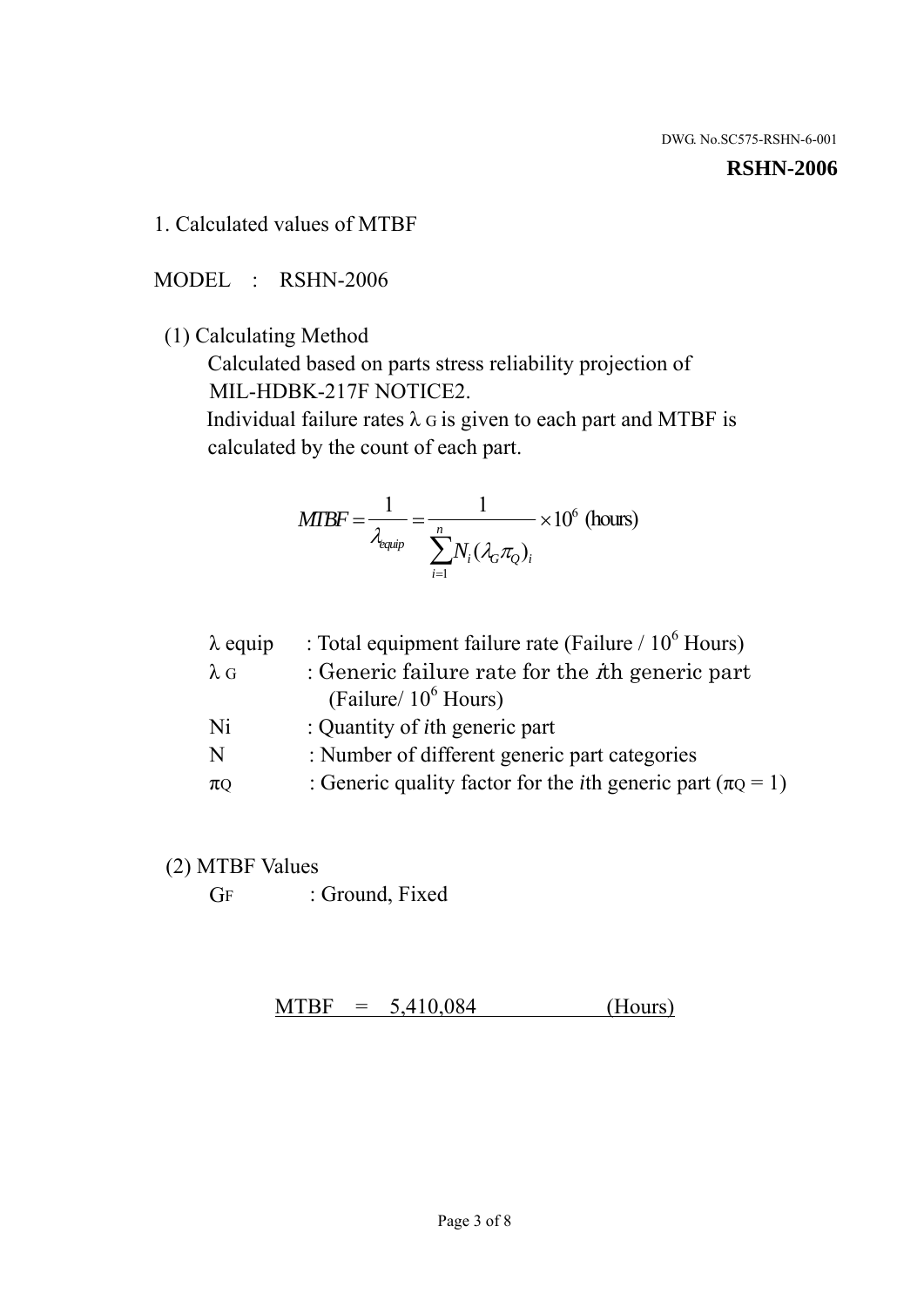#### **RSHN-2006**

2. Vibration Test

# MODEL : RSHN-2006 (Representation Product : RSEN-2030)

- (1) Vibration Test Class Frequency Variable Endurance Test
- (2) Equipment Used Controller VS-1000-6, Vibrator 905-FN ( IMV CORP.)
- (3) The Number of D.U.T. (Device Under Test) 5 units
- (4) Test Condition
	- · Frequency : 10~55Hz
	- · Amplitude : 1.5mm, Sweep for 1 min.
	- · Dimension and times : X, Y and Z directions for 2 hours each.

# (5) Test Method

Fix the D.U.T. on the fitting-stage

# (6) Test Results

PASS

#### Typical Sample Data

| ັ່                                 |                                                         |           |                     |                     |
|------------------------------------|---------------------------------------------------------|-----------|---------------------|---------------------|
| Check item                         | Spec.                                                   |           | <b>Before Test</b>  | After Test          |
|                                    | Differential Mode: 25dBmin.                             | $0.4$ MHz | 39.72               | 40.02               |
|                                    |                                                         | 30 MHz    | 58.84               | 55.92               |
| Attenuation (dB)                   | Common Mode: 25dBmin.                                   | 2 MHz     | 36.32               | 36.44               |
|                                    |                                                         | 30 MHz    | 38.26               | 38.08               |
| Leakage Current (mA)               | Line1<br>$1mA$ max. $(250V, 60Hz)$<br>Line <sub>2</sub> |           | 0.42                | 0.41                |
|                                    |                                                         |           | 0.43                | 0.42                |
| DC Resistance $(m\Omega)$          | 6m $\Omega$ max.                                        |           | 3.84                | 3.72                |
| <b>Test Voltage</b>                | $L-L: 1768Vdc$ 60s.                                     |           | OK                  | OK.                 |
|                                    | $L-E: 2500$ Vac 60s.                                    |           |                     |                     |
| Isolation Resistance ( $M\Omega$ ) | $100M \Omega$ min. (500Vdc 60s)                         |           | $4.1 \times 10^{6}$ | $4.3 \times 10^{6}$ |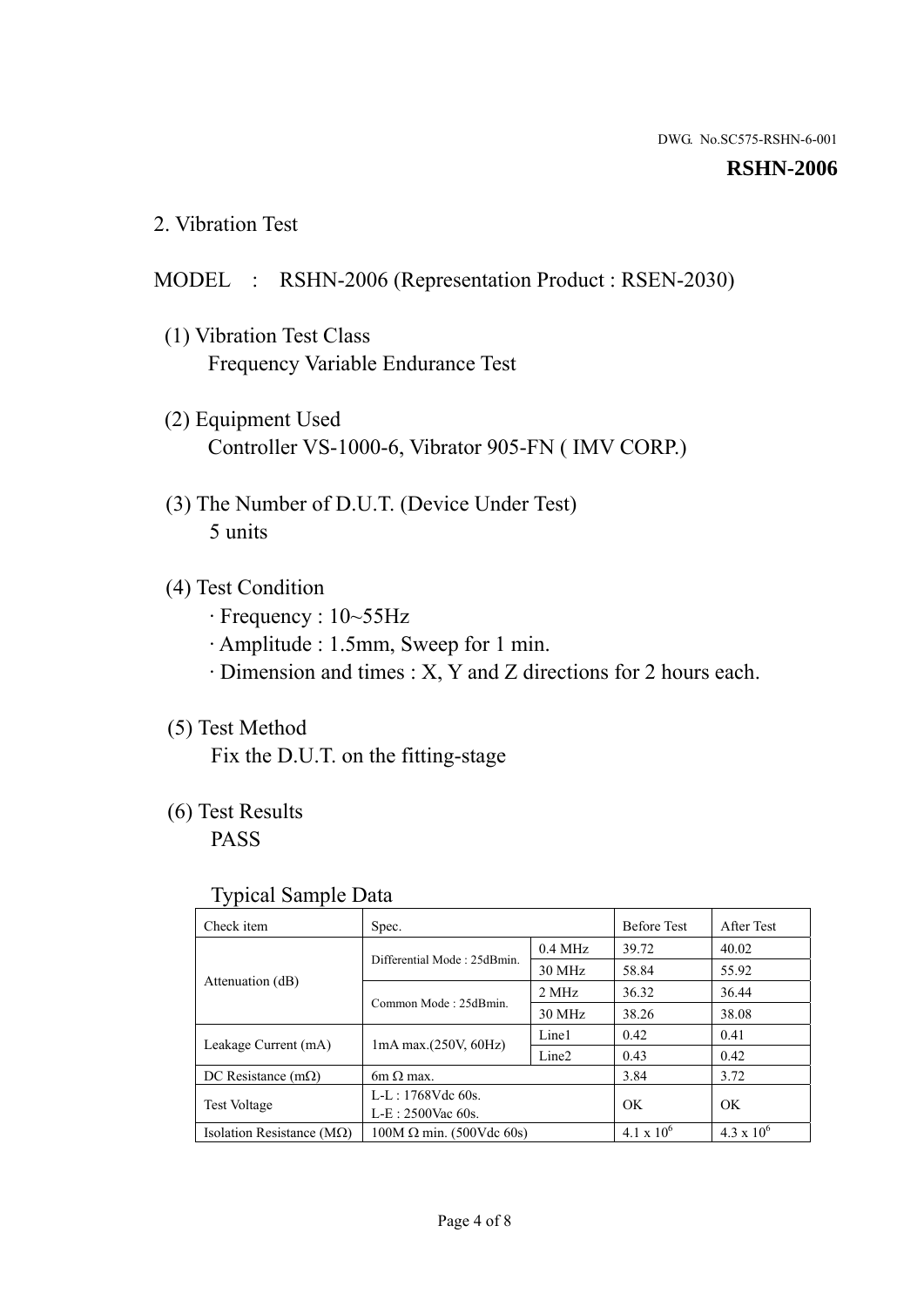3. Heat Cycle Test

# MODEL : RSHN-2006 (Representation Product : RSEN-2030)

- (1) Equipment Used TEMPERATURE CHAMBER TSA-71H-W (ESPEC CORP.)
- (2) The Number of D.U.T. (Device Under Test) 5 units
- (3) Test Conditions
	- · Ambient Temperature : -25~+85°C · Test Cycles : 100cycles



(4) Test Method

 Before the test check if there is no abnormal characteristics and put the D.U.T. in the testing chamber. Then test it in the above cycles, After the test is completed leave it for 1 hour at room temperature and check it if there is no abnormal each characteristics.

(5) Test Results

PASS

| <b>Typical Sample Data</b> |  |  |
|----------------------------|--|--|
|----------------------------|--|--|

| Check item                    | Spec.                                                                           |           | <b>Before Test</b> | After Test        |
|-------------------------------|---------------------------------------------------------------------------------|-----------|--------------------|-------------------|
|                               |                                                                                 | $0.4$ MHz | 40.06              | 40.06             |
|                               | Differential Mode: 25dBmin.                                                     | 30 MHz    | 55.64              | 57.12             |
| Attenuation (dB)              | Common Mode: 25dBmin.                                                           | 2 MHz     | 35.40              | 36.74             |
|                               |                                                                                 | 30 MHz    | 37.70              | 37.36             |
|                               | Line1<br>$1mA$ max. $(250V, 60Hz)$<br>Leakage Current (mA)<br>Line <sub>2</sub> |           | 0.41               | 0.49              |
|                               |                                                                                 |           | 0.42               | 0.48              |
| DC Resistance $(m\Omega)$     | $6m \Omega$ max.                                                                |           | 3.48               | 3.22              |
|                               | L-L: $1768V$ de $60s$ .                                                         |           | OK                 | OK                |
|                               | <b>Test Voltage</b><br>$L-E: 2500$ Vac 60s.                                     |           |                    |                   |
| Isolation Resistance ( $MQ$ ) | $100M \Omega$ min. (500Vdc 60s)                                                 |           | $9.5 \times 10^5$  | $9.4 \times 10^5$ |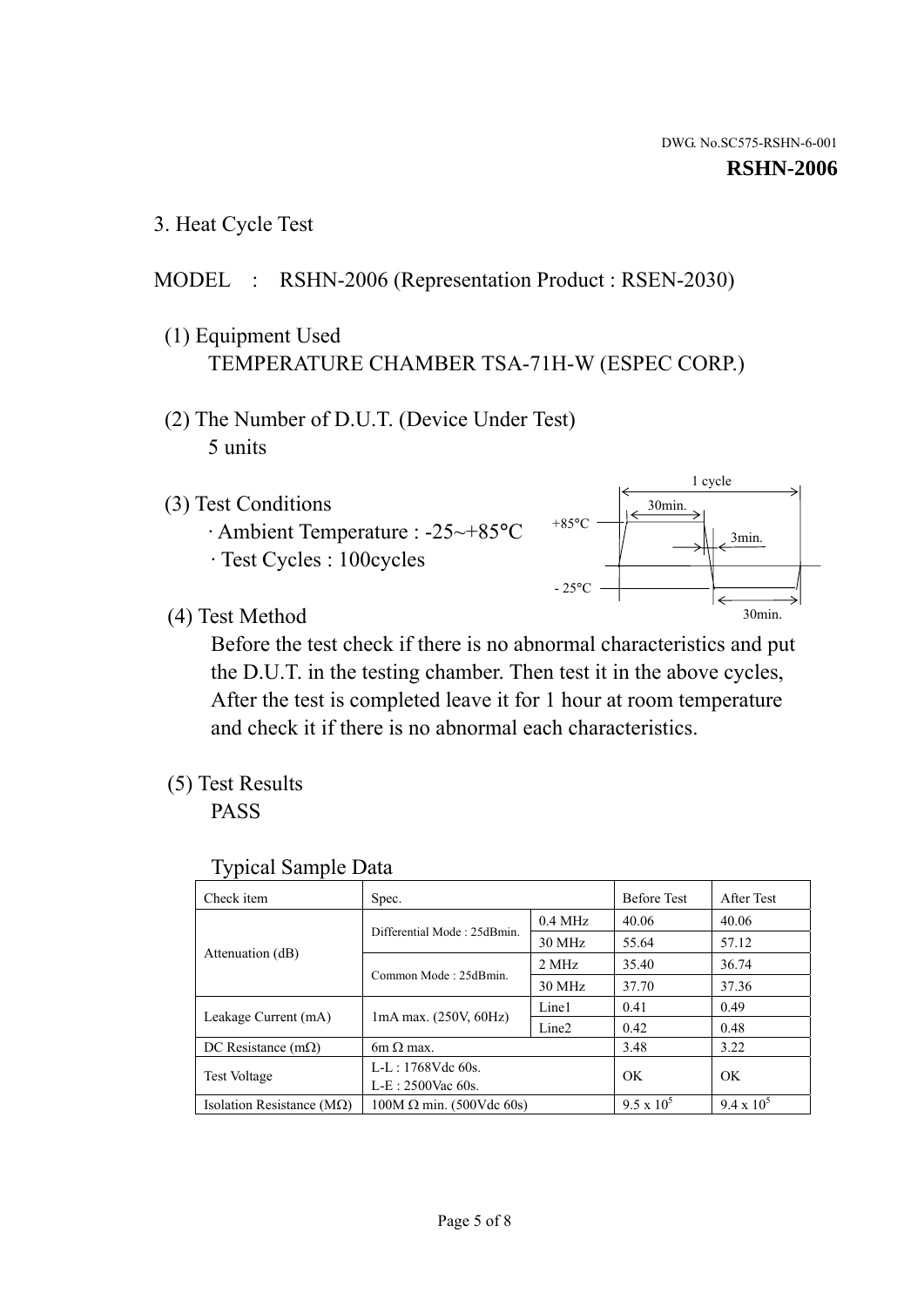4. Humidity Test

# MODEL : RSHN-2006 (Representation Product : RSEN-2030)

- (1) Equipment Used TEMP. & HUMID. CHAMBER PR-4KT (ESPEC CORP.)
- (2) The Number of D.U.T. (Device Under Test) 5 units

# (3) Test Conditions

- · Ambient Temperature : +40°C
- · Test Time : 500 hours
- · Ambient Humidity : 90~95% RH No Dewdrop

# (4) Test Method

 Before the test check if there is no abnormal characteristics and put the D.U.T. in the testing chamber. Then test it in the above conditions. After the test is completed leave it for 1 hour at room temperature and check it if there is no abnormal each characteristics.

# (5) Test Results

PASS

| ╯┸                            |                                 |                   |                     |                     |
|-------------------------------|---------------------------------|-------------------|---------------------|---------------------|
| Check item                    | Spec.                           |                   | <b>Before Test</b>  | After Test          |
|                               | Differential Mode: 25dBmin.     | $0.4$ MHz         | 40.92               | 39.42               |
|                               |                                 | 30 MHz            | 57.38               | 55.62               |
| Attenuation (dB)              | Common Mode: 25dBmin.           | 2 MHz             | 36.16               | 36.22               |
|                               |                                 | 30 MHz            | 37.34               | 37.92               |
| Leakage Current (mA)          | $1mA$ max. $(250V, 60Hz)$       | Line1             | 0.42                | 0.41                |
|                               |                                 | Line <sub>2</sub> | 0.42                | 0.43                |
| DC Resistance $(m\Omega)$     | $6m \Omega$ max.                |                   | 3.62                | 3.58                |
| <b>Test Voltage</b>           | L-L: 1768Vdc 60s.               |                   | OK                  | OK                  |
|                               | $L-E: 2500$ Vac 60s.            |                   |                     |                     |
| Isolation Resistance ( $MQ$ ) | $100M \Omega$ min. (500Vdc 60s) |                   | $3.6 \times 10^{6}$ | $4.5 \times 10^{6}$ |

#### Typical Sample Data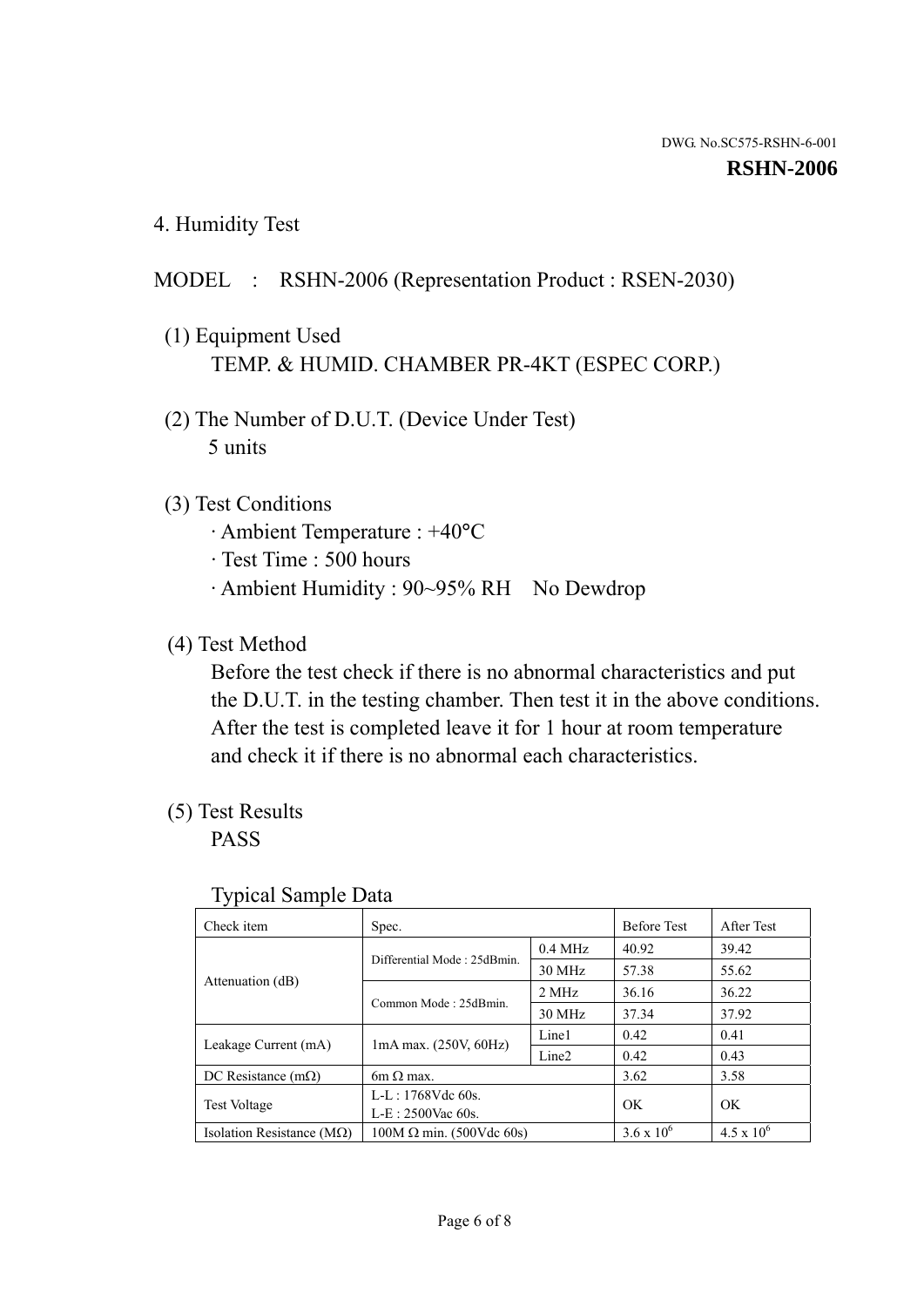5. High Temperature Resistance Test

# MODEL : RSHN-2006 (Representation Product : RSEN-2060)

- (1) Equipment Used TEMPERATURE CHAMBER PHH-300 ( ESPEC CORP.)
- (2) The Number of D.U.T. (Device Under Test) 5 units
- (3) Test Conditions
	- · Ambient Temperature : +55°C
	- · Test Time : 500 hours
	- · Operating : DC 60A
- (4) Test Method

 Before the test check if there is no abnormal characteristics and put the D.U.T. in the testing chamber. Then test it in the above conditions. After the test is completed leave it for 1 hour at room temperature and check it if there is no abnormal each characteristics.

(5) Test Results

PASS

| J 1                                               |                                             |                   |                     |                     |
|---------------------------------------------------|---------------------------------------------|-------------------|---------------------|---------------------|
| Check item                                        | Spec.                                       |                   | <b>Before Test</b>  | After Test          |
|                                                   | Differential Mode: 25dBmin.                 | $0.2$ MHz         | 57.86               | 58.52               |
|                                                   |                                             | 30 MHz            | 52.04               | 51.94               |
| Attenuation (dB)                                  | Common Mode: 25dBmin.                       | 2 MHz             | 35.90               | 36.04               |
|                                                   |                                             | 30 MHz            | 26.60               | 27.62               |
| $1mA$ max. $(250V, 60Hz)$<br>Leakage Current (mA) |                                             | Line1             | 0.45                | 0.46                |
|                                                   |                                             | Line <sub>2</sub> | 0.46                | 0.46                |
| DC Resistance $(m\Omega)$                         | $3m \Omega$ max.                            |                   | 2.22                | 2.24                |
|                                                   | $L-L: 1768Vdc$ 60s.                         |                   | OK                  | OK                  |
|                                                   | <b>Test Voltage</b><br>$L-E$ : 2500Vac 60s. |                   |                     |                     |
| Isolation Resistance ( $M\Omega$ )                | $100M \Omega$ min. (500Vdc 60s)             |                   | $4.1 \times 10^{6}$ | $4.6 \times 10^{6}$ |

#### Typical Sample Data